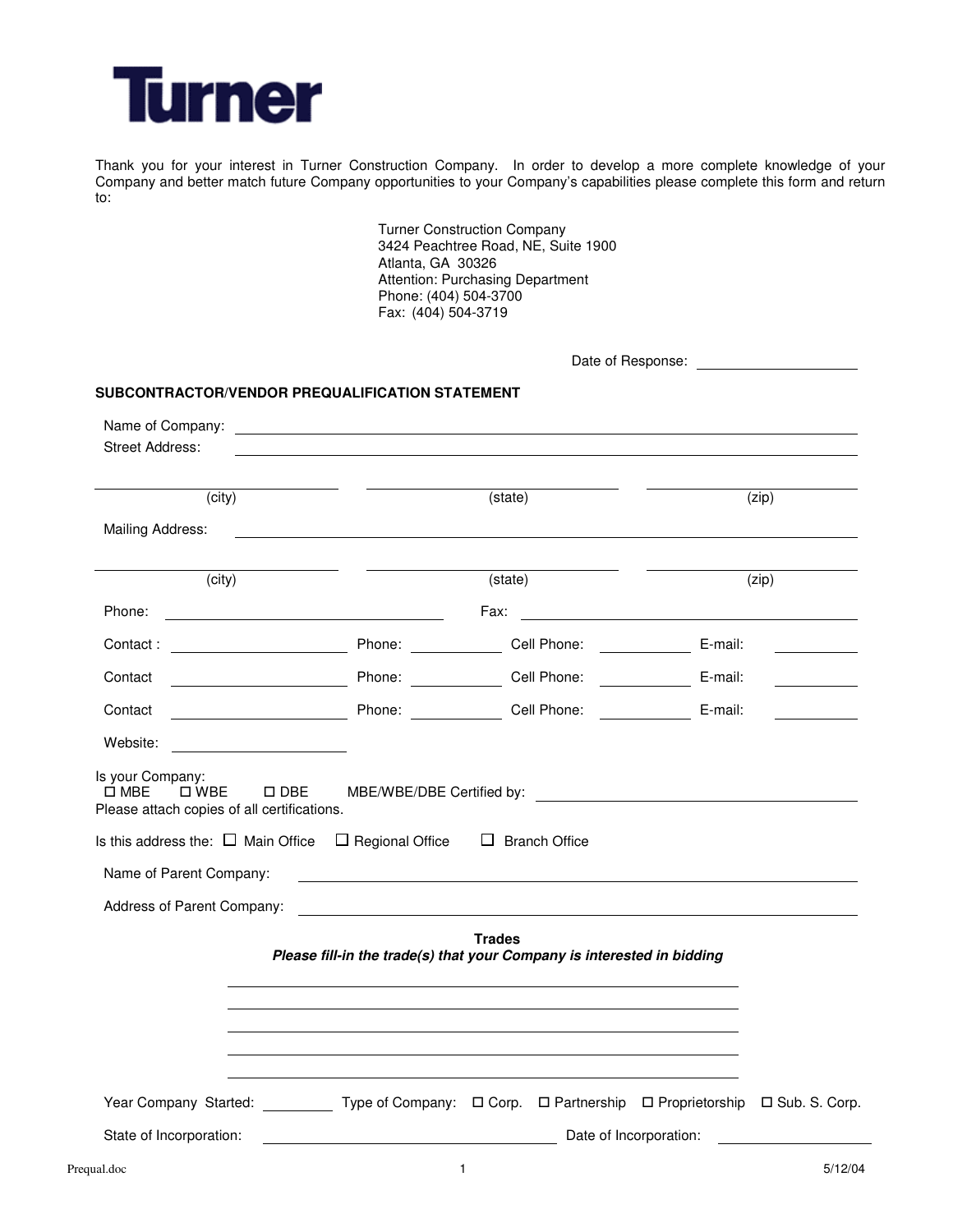## **SUBCONTRACTOR/VENDOR PREQUALIFICATION QUESTIONNAIRE (continued)**

| Contractor's License Number:                                                                                                                                                                                                                                                                                                                                                                                                                                                                                                                                                                                                                                                                                                                                                                                                                                                                                                                                            | State: <b>Expiration:</b> (Attach list if needed) |                                                                                                                                                                                                                                      |          |                         |                                                         |
|-------------------------------------------------------------------------------------------------------------------------------------------------------------------------------------------------------------------------------------------------------------------------------------------------------------------------------------------------------------------------------------------------------------------------------------------------------------------------------------------------------------------------------------------------------------------------------------------------------------------------------------------------------------------------------------------------------------------------------------------------------------------------------------------------------------------------------------------------------------------------------------------------------------------------------------------------------------------------|---------------------------------------------------|--------------------------------------------------------------------------------------------------------------------------------------------------------------------------------------------------------------------------------------|----------|-------------------------|---------------------------------------------------------|
| State Sales Tax Registration Number:                                                                                                                                                                                                                                                                                                                                                                                                                                                                                                                                                                                                                                                                                                                                                                                                                                                                                                                                    |                                                   | <u> 1989 - Johann Barn, mars eta bainar eta idazlea (</u>                                                                                                                                                                            |          | (attach list as needed) |                                                         |
| State Unemployment Insurance Number:                                                                                                                                                                                                                                                                                                                                                                                                                                                                                                                                                                                                                                                                                                                                                                                                                                                                                                                                    |                                                   | (attach list as needed)                                                                                                                                                                                                              |          |                         |                                                         |
| Federal ID Number <b>Federal ID</b> Number                                                                                                                                                                                                                                                                                                                                                                                                                                                                                                                                                                                                                                                                                                                                                                                                                                                                                                                              |                                                   |                                                                                                                                                                                                                                      |          |                         |                                                         |
| List the corporate officers, partners, proprietors, members and shareholders of more than 5% of the stock of your Company:                                                                                                                                                                                                                                                                                                                                                                                                                                                                                                                                                                                                                                                                                                                                                                                                                                              |                                                   |                                                                                                                                                                                                                                      |          |                         |                                                         |
| Name                                                                                                                                                                                                                                                                                                                                                                                                                                                                                                                                                                                                                                                                                                                                                                                                                                                                                                                                                                    |                                                   | Year of Birth                                                                                                                                                                                                                        | Position |                         | Percent Owned                                           |
|                                                                                                                                                                                                                                                                                                                                                                                                                                                                                                                                                                                                                                                                                                                                                                                                                                                                                                                                                                         |                                                   | <u> The Common School (1989)</u>                                                                                                                                                                                                     |          |                         |                                                         |
| <b>B.</b><br><u> 1989 - Johann Barbara, martxa alemaniar amerikan a</u><br>C.                                                                                                                                                                                                                                                                                                                                                                                                                                                                                                                                                                                                                                                                                                                                                                                                                                                                                           |                                                   |                                                                                                                                                                                                                                      |          |                         |                                                         |
| <u> Liste de la construcción de la construcción de la construcción de la construcción de la construcción de la c</u><br>D.<br><u> 1980 - Johann Harry Harry Harry Harry Harry Harry Harry Harry Harry Harry Harry Harry Harry Harry Harry Harry</u>                                                                                                                                                                                                                                                                                                                                                                                                                                                                                                                                                                                                                                                                                                                     |                                                   | <u> El antiga de la contenentación de la contenentación de la contenentación de la contenentación de la contenentación de la contenentación de la contenentación de la contenentación de la contenentación de la contenentación </u> |          |                         |                                                         |
| Е.<br><u> 1990 - Johann Barn, fransk politik (f. 1980)</u>                                                                                                                                                                                                                                                                                                                                                                                                                                                                                                                                                                                                                                                                                                                                                                                                                                                                                                              |                                                   |                                                                                                                                                                                                                                      |          |                         | <u> The Communication of the Communication</u>          |
| Under what other names has your Company operated?                                                                                                                                                                                                                                                                                                                                                                                                                                                                                                                                                                                                                                                                                                                                                                                                                                                                                                                       |                                                   |                                                                                                                                                                                                                                      |          |                         |                                                         |
|                                                                                                                                                                                                                                                                                                                                                                                                                                                                                                                                                                                                                                                                                                                                                                                                                                                                                                                                                                         |                                                   |                                                                                                                                                                                                                                      |          |                         |                                                         |
| How many people does your Company presently employ:<br>HomeOffice ______________ Field Supervisory __________ Tradespeople                                                                                                                                                                                                                                                                                                                                                                                                                                                                                                                                                                                                                                                                                                                                                                                                                                              |                                                   |                                                                                                                                                                                                                                      |          |                         |                                                         |
| How many people did your Company employ on average for the last 3 years?<br>HomeOffice   Field Supervisory   Tradespeople                                                                                                                                                                                                                                                                                                                                                                                                                                                                                                                                                                                                                                                                                                                                                                                                                                               |                                                   |                                                                                                                                                                                                                                      |          |                         |                                                         |
|                                                                                                                                                                                                                                                                                                                                                                                                                                                                                                                                                                                                                                                                                                                                                                                                                                                                                                                                                                         |                                                   |                                                                                                                                                                                                                                      |          |                         |                                                         |
|                                                                                                                                                                                                                                                                                                                                                                                                                                                                                                                                                                                                                                                                                                                                                                                                                                                                                                                                                                         |                                                   |                                                                                                                                                                                                                                      |          |                         | __________ Yes _________ No<br><b>Example 19 Yes</b> No |
|                                                                                                                                                                                                                                                                                                                                                                                                                                                                                                                                                                                                                                                                                                                                                                                                                                                                                                                                                                         |                                                   |                                                                                                                                                                                                                                      |          | Yes                     | No                                                      |
|                                                                                                                                                                                                                                                                                                                                                                                                                                                                                                                                                                                                                                                                                                                                                                                                                                                                                                                                                                         |                                                   |                                                                                                                                                                                                                                      |          | <b>Example 2</b> Yes    | No                                                      |
|                                                                                                                                                                                                                                                                                                                                                                                                                                                                                                                                                                                                                                                                                                                                                                                                                                                                                                                                                                         |                                                   |                                                                                                                                                                                                                                      |          | <b>Example 2</b> Yes    | No.                                                     |
| Has your Company or any of its principals ever petitioned for bankruptcy, failed in business, defaulted or been<br>terminated on a contract awarded to you?<br>Have any of the Owners, officers or major stockholders of your Company ever been indicted or convicted of any felony<br>or other criminal conduct?<br>Has your Company or any Owners, officers or major stockholders ever been suspended, disbarred or otherwise<br>precluded from pursuing public work or ever been found to be non- responsive by a public agency?<br>If yes, please explain:<br><u> <br/> <br/> </u><br>Has your Company ever had a claim made against it for improper, delayed, defective or non-compliant work or failure to<br>meet warranty obligations?<br>Is your Company or any of its owners, officers or major shareholders currently involved in any arbitration or litigation?<br>Does you Company have any outstanding judgements or claims against it? [16] Yes [16] Yes |                                                   |                                                                                                                                                                                                                                      |          |                         |                                                         |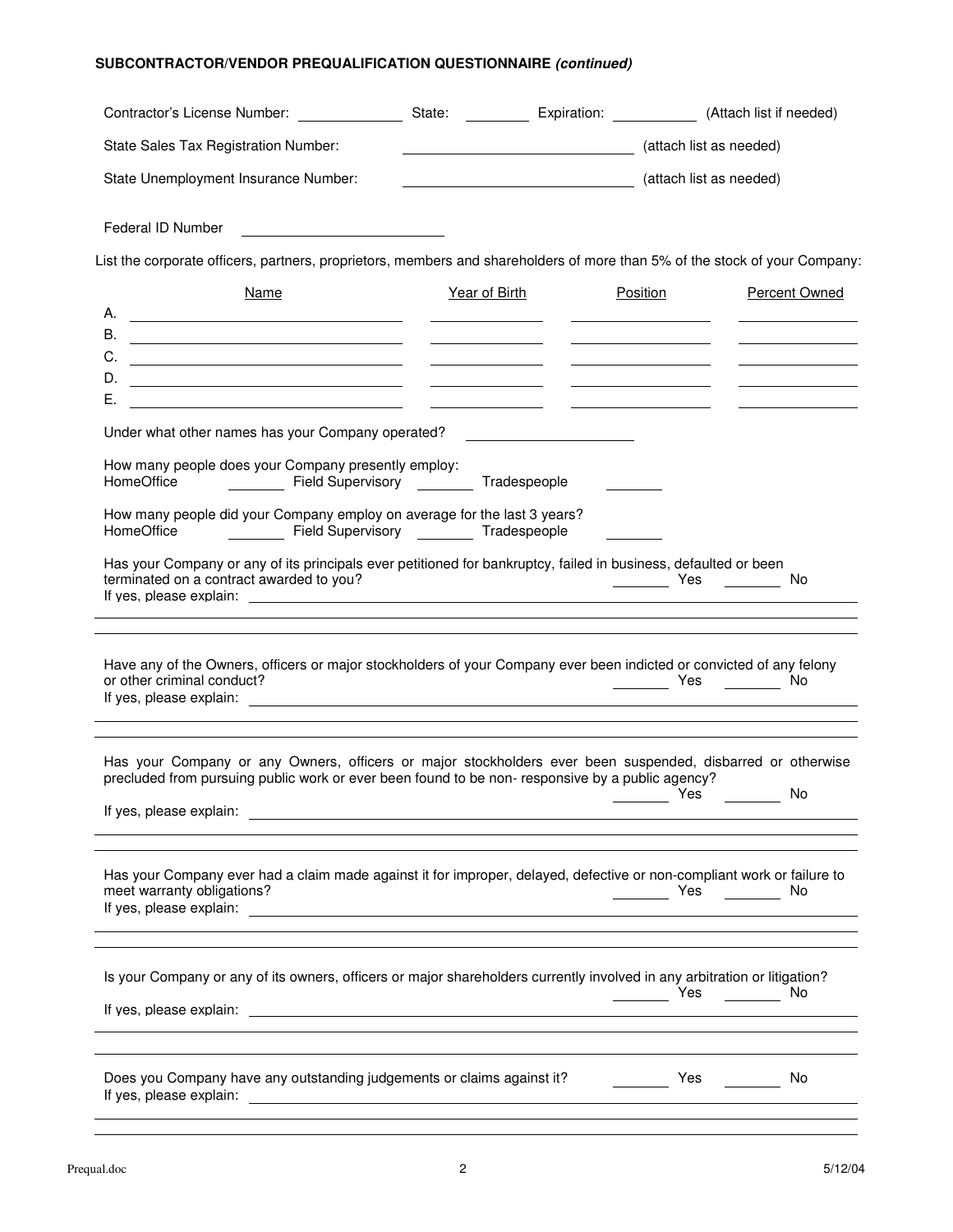### **SUBCONTRACTOR/VENDOR PREQUALIFICATION QUESTIONNAIRE (continued**

Please list any litigation brought against your Company in the past five (5) years asserting that you failed to make payments to anyone.

List the geographical areas in which you work :

List Unions which you have agreements with:

| Local Number | Union Name | <b>Agreement Expiration</b> |
|--------------|------------|-----------------------------|
|              |            |                             |
|              |            |                             |
|              |            |                             |

 Indicate the size of project you are most competitive in performing (enter 1). Show in preference order (2,3,…) other size projects you are capable of performing:

| Under \$100,000           | $$3,000,000 - $6,000,000$   |  |
|---------------------------|-----------------------------|--|
| \$100,000 - \$200,000     | \$6,000,000 - \$9,000,000   |  |
| \$200,000 - \$500,000     | \$10,000,000 - \$15,000,000 |  |
| \$500,000 - \$1,000,000   | Over \$15,000,000           |  |
| \$1,000,000 - \$3,000,000 |                             |  |

Check all building types on which your Company has worked:

| А.<br>В. | High rise Office Building |      | Sports/Entertainment           |  |
|----------|---------------------------|------|--------------------------------|--|
|          | Mid rise Office Building  | G.   | Industrial Bldg.               |  |
| C.       | Hotels/Motels             | H. . | High Tech/Laboratories         |  |
| D.       | Hospital                  |      | <b>Correctional Facilities</b> |  |
| E.       | Residential               |      | Design Build/Design Assist     |  |

List the trades you normally perform with your own forces:

|  |                                                                                                                | What trades do you normally subcontract?<br>The contract of the contract of the contract of the contract of the contract of the contract of the contract o |  |
|--|----------------------------------------------------------------------------------------------------------------|------------------------------------------------------------------------------------------------------------------------------------------------------------|--|
|  | What is the largest contract your Company has completed?                                                       |                                                                                                                                                            |  |
|  |                                                                                                                |                                                                                                                                                            |  |
|  | What is the largest dollar volume job you expect to do during this year?<br>Amount: \$ Project name and scope: |                                                                                                                                                            |  |
|  |                                                                                                                |                                                                                                                                                            |  |
|  |                                                                                                                | What is your expected annual volume this year: $\quad$ $\quad$ $\quad$ $\quad$ $\quad$ # of Projects                                                       |  |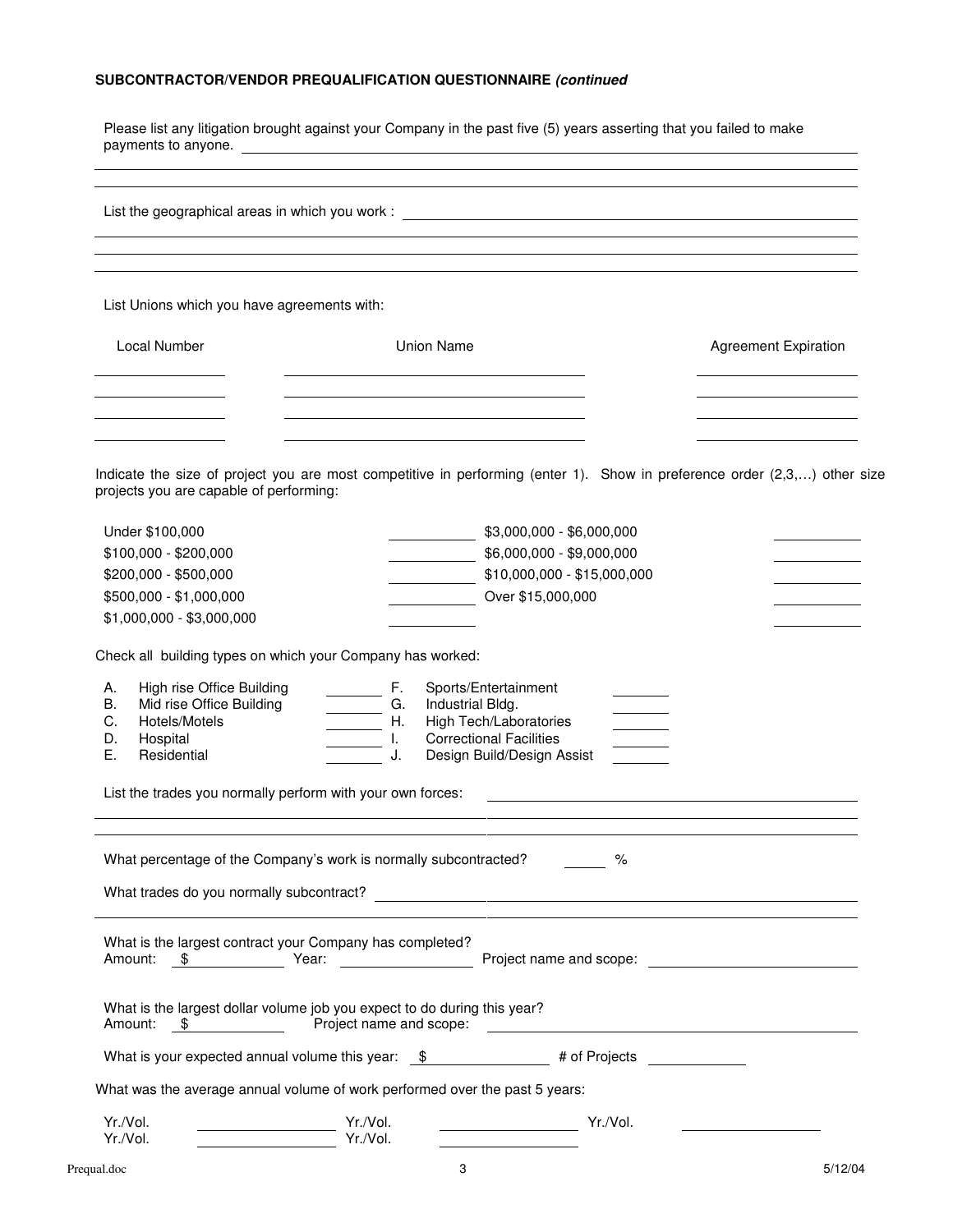#### **SUBCONTRACTOR/VENDOR PREQUALIFICATION QUESTIONNAIRE (continued**

MBE/WBE Participation in work which you subcontract (average participation for last 3 years) MBE  $\_\_\_\_$  % WBE  $\_\_\_\_$  % FEM  $\_\_\_\_$ Minority/Female workforce participation (average percentage utilization for last 3 years)

Attach a list of current major projects giving name of project, address, owner, architect, general contractor, contract amount, scope of work and scheduled completion. (Include contact people and phone numbers)

Attach a list of completed major projects giving name of project, address, owner, architect, general contractor, contract amount and scope of work. (Include contact people and phone numbers)

**Attach a copy of your latest audited financial statement**. (Your financial statement is strictly for Turner Purchasing Dept use and will be treated confidentially).

If the attached financial statement is not for the identical Company named above, explain the relationship and financial responsibility of the Company whose financial statement is provided:

| Phone: |                                             |                  |                                                                                                                       |                          |                                                                                                      |
|--------|---------------------------------------------|------------------|-----------------------------------------------------------------------------------------------------------------------|--------------------------|------------------------------------------------------------------------------------------------------|
|        |                                             |                  |                                                                                                                       |                          | Amount of line of credit: \$ Amount Available: \$ Expiration date:                                   |
|        |                                             |                  |                                                                                                                       |                          | UCC Filing? ______ Yes _____ No _____ How is credit secured: ____________________                    |
|        | What is Company's Dunn & Bradstreet Number: |                  |                                                                                                                       |                          |                                                                                                      |
| А.     | Bonding Company:                            | Name of Surety   | <u> 1980 - Johann Barn, mars ann an t-Amhain Aonaich an t-Aonaich an t-Aonaich an t-Aonaich an t-Aonaich an t-Aon</u> |                          | <b>Key Contact Person/Phone</b>                                                                      |
|        |                                             |                  | Bonding Capacity: Per Job \$ Aggregate:                                                                               |                          | $\frac{1}{2}$                                                                                        |
| В.     |                                             |                  |                                                                                                                       |                          |                                                                                                      |
|        |                                             | <b>Bond Rate</b> | Date of Last Bond<br>$\mathcal{L}^{\text{max}}$ and $\mathcal{L}^{\text{max}}$                                        | Amount:<br>$\frac{1}{6}$ | \$                                                                                                   |
| C.     |                                             |                  |                                                                                                                       |                          | Please list the persons or entities who provide indemnification to your Surety: ____________________ |

|    | Address: | Telephone: |
|----|----------|------------|
|    | Contact: |            |
| В. | Name:    |            |
|    | Address: | Telephone: |
|    | Contact: |            |
| C. | Name:    |            |
|    | Address: | Telephone: |
|    | Contact: |            |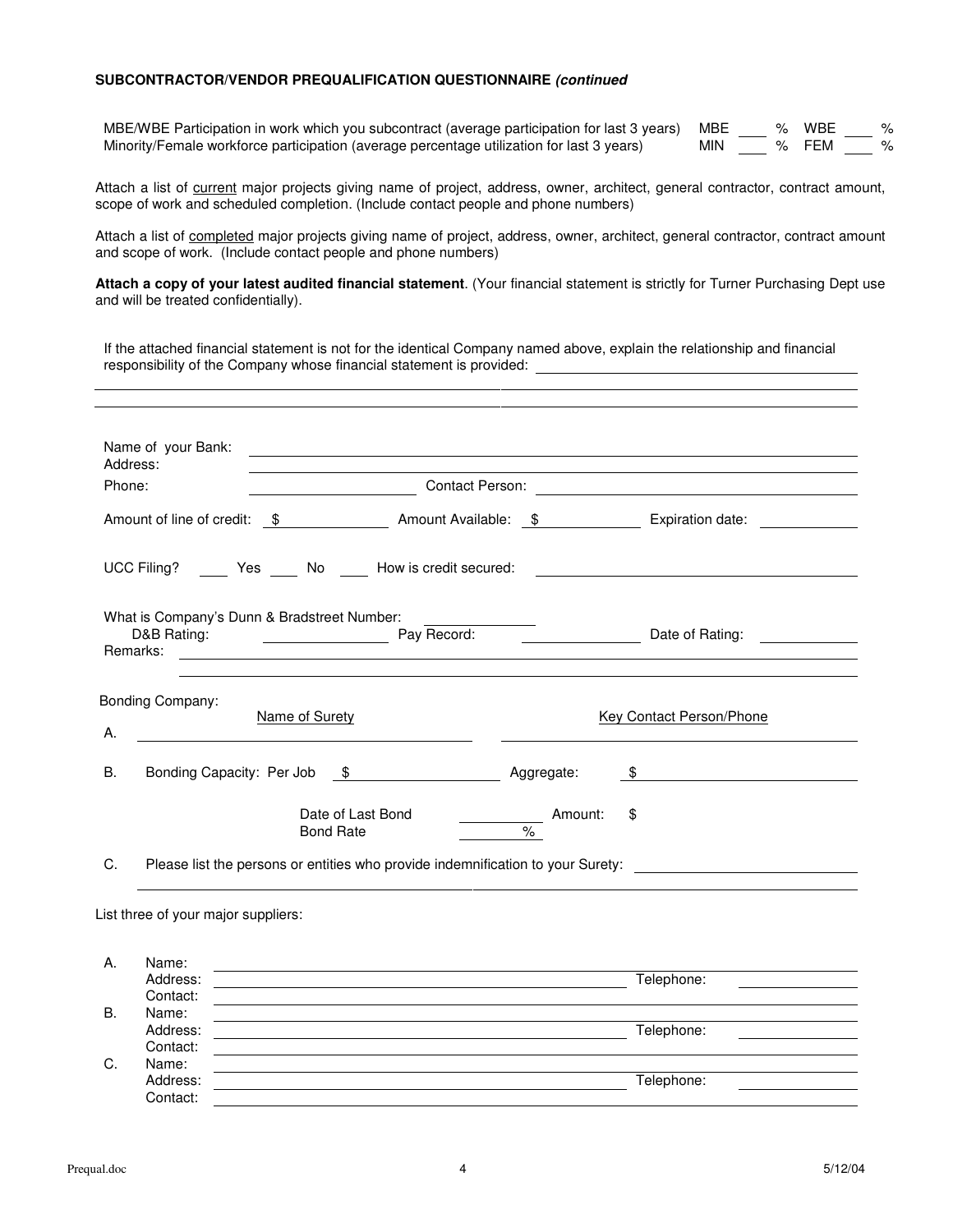#### **SUBCONTRACTOR/VENDOR PREQUALIFICATION QUESTIONNAIRE (continued)**

List three contractors that you do business with:

| Α. | Name:    |            |
|----|----------|------------|
|    | Address: | Telephone: |
|    | Contact: |            |
| B. | Name:    |            |
|    | Address: | Telephone: |
|    | Contact: |            |
| C. | Name:    |            |
|    | Address: | Telephone: |
|    | Contact: |            |
|    |          |            |

Trade Association Memberships:

List local or national accredited training programs in which you participate (craft or management training):

List key office personnel and field supervisors (attach resumes):

<u> 1989 - Johann Barn, mars ann an t-Amhain Aonaich an t-Aonaich an t-Aonaich ann an t-Aonaich ann an t-Aonaich</u>

|             | Name Position                                                         | Year of Birth                                                                                                         | Years Experience | <b>Previous Employer</b> |
|-------------|-----------------------------------------------------------------------|-----------------------------------------------------------------------------------------------------------------------|------------------|--------------------------|
| Α.          |                                                                       |                                                                                                                       |                  |                          |
| $\mathsf B$ |                                                                       |                                                                                                                       |                  |                          |
| C.          |                                                                       | <u> 1980 - Jan Sterling von Berling von Berling von Berling von Berling von Berling von Berling von Berling von B</u> |                  |                          |
| D.          |                                                                       | <u> 1980 - Johann John Stone, markin sanadi (</u>                                                                     |                  |                          |
| Е.          |                                                                       |                                                                                                                       |                  |                          |
|             | List any subsidiaries and affiliates of your Company:<br>Company Name |                                                                                                                       | Ownership        | Type of Company          |
| А.          |                                                                       |                                                                                                                       |                  |                          |
| B           |                                                                       |                                                                                                                       |                  |                          |
| C.          |                                                                       |                                                                                                                       |                  |                          |

General Remarks:

We have attempted to answer all questions in a full and complete manner to assure that our answers are not in any respect misleading, either by expressing ourselves in a misleading or ambiguous manner or omitting information. We recognize that Turner will be relying on the accuracy of the information and our responses in this questionnaire in deciding whether to permit us to bid and in awarding work to our Company.

| Dated at                                                      | this | day of Two Thousand and                                                 |            |                                     |
|---------------------------------------------------------------|------|-------------------------------------------------------------------------|------------|-------------------------------------|
| Name of Company:<br>Completed by:<br>Title:                   |      |                                                                         |            | (must be an officer of the Company) |
| Title:                                                        |      |                                                                         |            |                                     |
| is true and sufficiently complete so as to not be misleading. |      | being duly sworn, deposes and says that the information provided herein |            |                                     |
| Subscribed and sworn before me this                           |      | Day of                                                                  | $\sim$ , 2 |                                     |
| Notary Public:<br>My commission Expires:                      |      |                                                                         |            |                                     |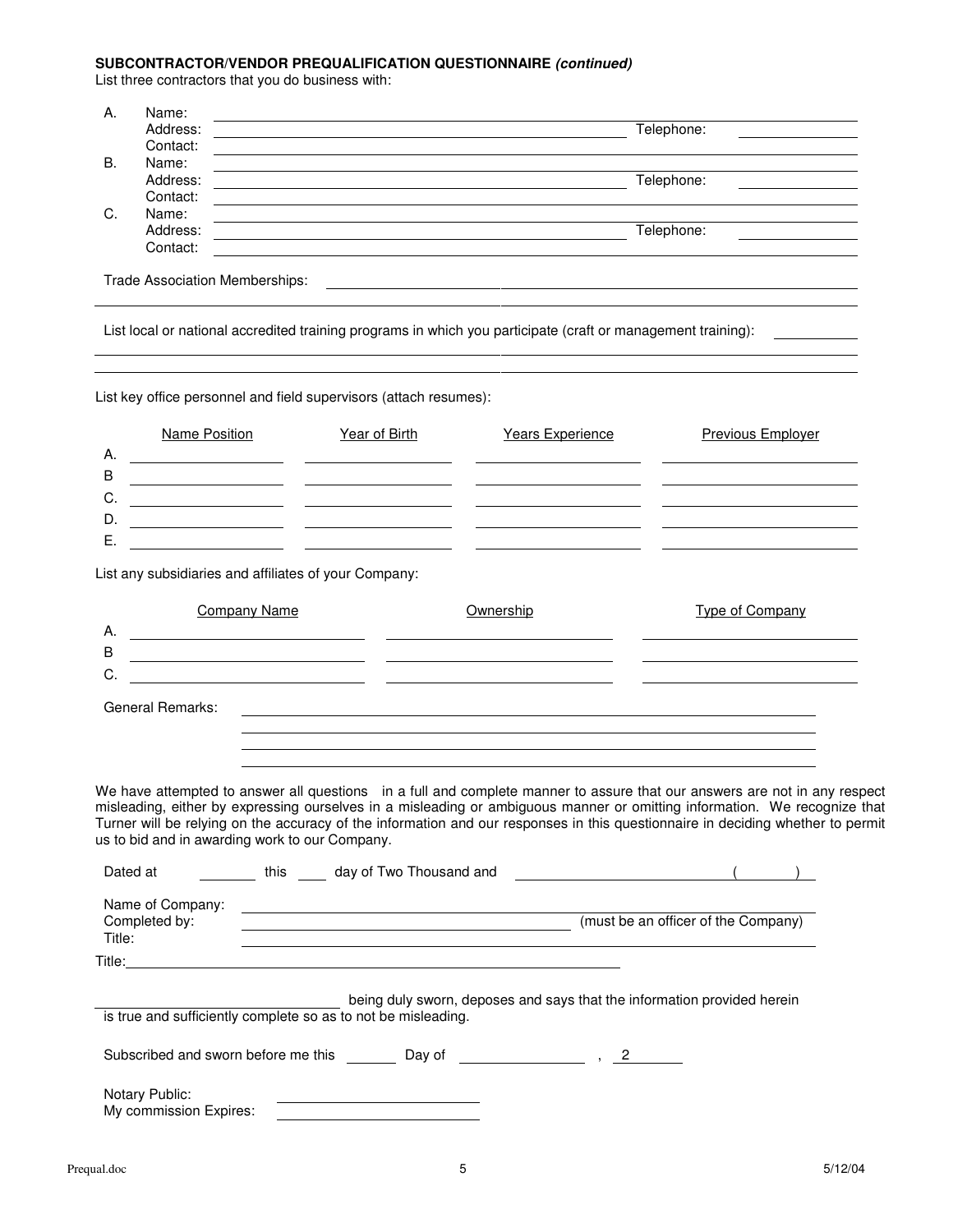## **Exhibit A SUBCONTRACTOR Pre-Qualification Form Safety Prequalification Form**

1. Please list your Company's Workers' Compensation Interstate/Intrastate Experience Modification Rate for the most recent three years. (Attach a copy of your insurance carrier or state fund (on their letterhead) verifying the EMR data.

Interstate (Yr./Rate)

Intrastate (Yr./Rate/Name state(s) with abbreviations next to modification rate)



Note: Subcontractor's must have a current EMR less than or equal to 1.0 to qualify for Turner Construction's Bid List. Should your EMR exceed 1.0, the Contractor must demonstrate and document that it has or will initiate programs, policies, and attitudes which will result in a safety conscious performance in order to be included on Turner's Approved Contractor List. In this case it is the sole discretion of Turner to approve or disapprove a SUBCONTRACTOR.

2. Please use the three most recent year's OSHA No. 300/200 Log to fill in the number of cases for each of the following categories: (attach a copy of your last three years of OSHA 300/200 logs.)

|    | No. of medical treatment cases (Column J) or (Columns $6 + 13$ )                                                                                                                                                                                                                                                                                  |  |                                                   |  |
|----|---------------------------------------------------------------------------------------------------------------------------------------------------------------------------------------------------------------------------------------------------------------------------------------------------------------------------------------------------|--|---------------------------------------------------|--|
|    | No. of lost workday cases (Column H) or (Columns $3 + 10$ )                                                                                                                                                                                                                                                                                       |  |                                                   |  |
|    |                                                                                                                                                                                                                                                                                                                                                   |  |                                                   |  |
|    | Employee Hours Worked                                                                                                                                                                                                                                                                                                                             |  |                                                   |  |
|    | OSHA Recordable Incidence Rate                                                                                                                                                                                                                                                                                                                    |  |                                                   |  |
|    | OSHA Lost Workday Incidence Rate                                                                                                                                                                                                                                                                                                                  |  |                                                   |  |
|    |                                                                                                                                                                                                                                                                                                                                                   |  |                                                   |  |
|    | Note: -- Items in parenthesis come from your OSHA 300/200 Log<br>--Recordable Incidence Rate = [G, H, I, & J] or [1,2,6,8,9,13] x 200,000 / Employee Hours Worked<br>--Lost Workday Incidence Rate = [H] or [3 + 10] x 200,000 / Employee Hours Worked<br>--Employee Hours Worked = total number of hours worked during the year by all employees |  |                                                   |  |
| 3. | How many OSHA violation(s) has your Company received in the last three years?<br>$(Yr. = # violations)$                                                                                                                                                                                                                                           |  |                                                   |  |
|    | <u> - Alexander Alexander - Alexander - Alexander - Alexander - Alexander - Alexander - Alexander - Alexander - A</u>                                                                                                                                                                                                                             |  | <u> 1990 - Jan James James, politik (</u> † 1922) |  |
|    |                                                                                                                                                                                                                                                                                                                                                   |  |                                                   |  |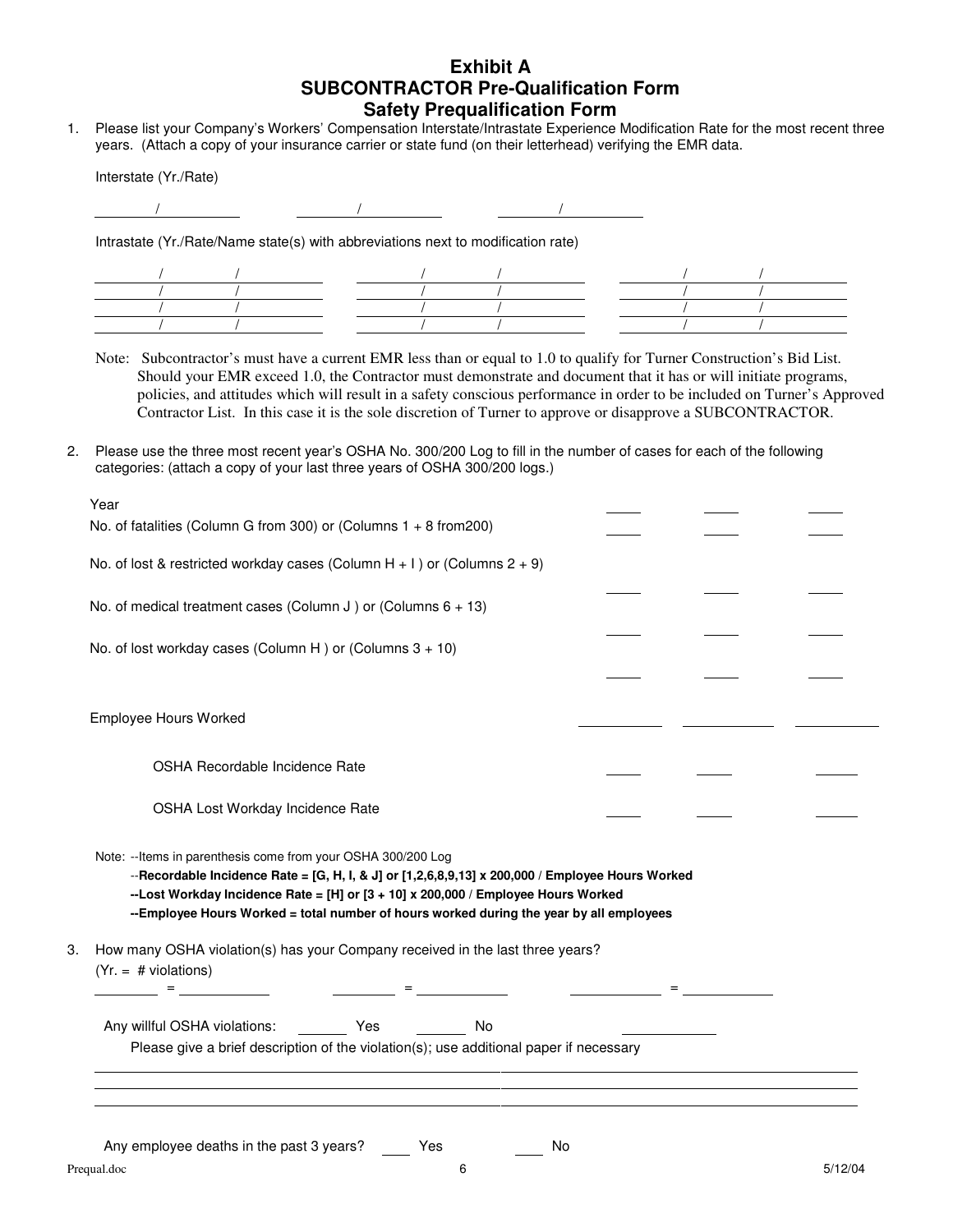|     | Do you have a qualified person responsible for safety within your Company: Yes<br>Please describe his/her qualifications:                                                                                                                                       |      |    | <u> Alexandro de la contrada de la contrada de la contrada de la contrada de la contrada de la contrada de la co</u> |    | i No                                            |    |
|-----|-----------------------------------------------------------------------------------------------------------------------------------------------------------------------------------------------------------------------------------------------------------------|------|----|----------------------------------------------------------------------------------------------------------------------|----|-------------------------------------------------|----|
|     | Does this person do safety inspections on all of your projects:                                                                                                                                                                                                 |      |    | Yes                                                                                                                  | No | Frequency                                       |    |
|     | Do you have a written Company Safety Policy and Program and will you provide copies if<br>requested:                                                                                                                                                            |      |    |                                                                                                                      |    | Yes                                             | No |
|     | Does your Company have a substance abuse policy: Yes No<br>If Yes, please check which are included in the policy:                                                                                                                                               |      |    |                                                                                                                      |    |                                                 |    |
|     | Pre-hire/Initial Employment<br>Cause<br>Post Accident/Incident<br>Random<br>Periodic                                                                                                                                                                            |      |    |                                                                                                                      |    |                                                 |    |
|     | Do you have a return to work\light duty program? Yes No<br>If yes, please describe:                                                                                                                                                                             |      |    | <u> 1980 - Andrea Santa Alemania, amerikana amerikana amerikana amerikana amerikana amerikana amerikana amerikan</u> |    |                                                 |    |
|     |                                                                                                                                                                                                                                                                 |      |    |                                                                                                                      |    |                                                 |    |
|     | Have you ever implemented 100% fall protection Yes<br>If requested can you provide us with a site-specific program addressing the fall hazards in<br>your work?<br>Do you require documented safety meetings for your employees? Indicate which, and how often. |      |    | No.                                                                                                                  |    | Yes                                             | No |
| 10. | Field Supervisors:                                                                                                                                                                                                                                              | Yes. | No | Frequency                                                                                                            |    |                                                 |    |
|     | New Hires:                                                                                                                                                                                                                                                      | Yes  | No | Frequency                                                                                                            |    | <u> 1980 - Andrea Barbara, poeta esperanto-</u> |    |
|     | Employees:                                                                                                                                                                                                                                                      | Yes  | No | Frequency                                                                                                            |    |                                                 |    |
|     | SUBCONTRACTOR/VEND<br>ORs:                                                                                                                                                                                                                                      | Yes  | No | Frequency                                                                                                            |    |                                                 |    |
| 11. | Does your Company provide safety training for all employees: Yes<br>If yes, please list training provided.                                                                                                                                                      |      |    |                                                                                                                      | No |                                                 |    |
| 12. | (Turner will require that at least one full time on-site person must have completed the 30 hour OSHA training)<br>Do you have home office representatives (not directly involved in the project) who will visit and audit the project<br>for safety:            |      |    |                                                                                                                      |    |                                                 |    |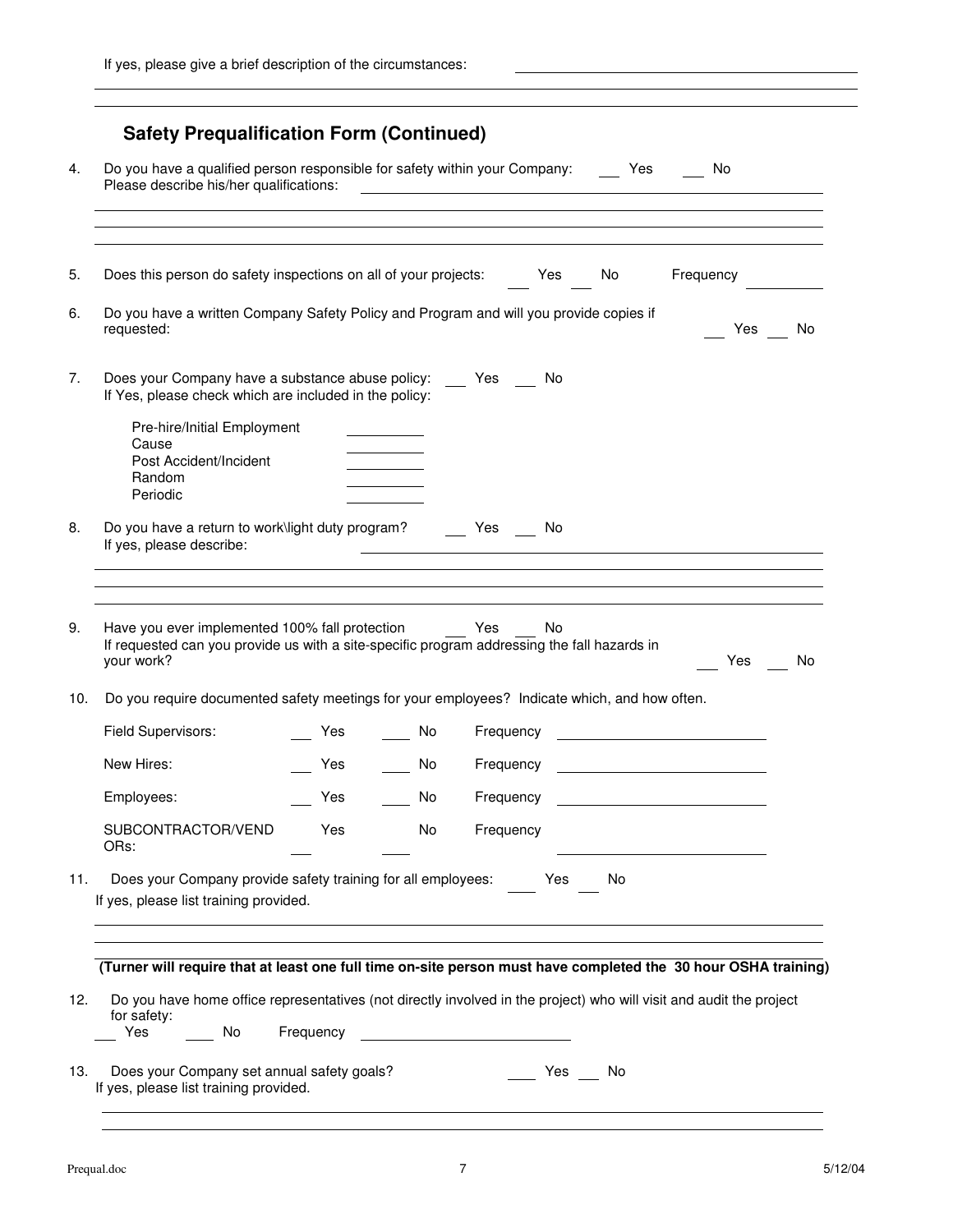$14.$ Does your Company have a program recognizing your employees for safety performance excellence? Yes No

# **Safety Prequalification Form (Continued)**

| 15.<br>16. | Does your Company have a disciplinary program in place for safety violations?<br>Does your Company review the safety management systems of your sub-subcontractors? | Yes | No | Yes | No. |
|------------|---------------------------------------------------------------------------------------------------------------------------------------------------------------------|-----|----|-----|-----|
|            | Does your Company conduct accident/incident investigations?                                                                                                         | Yes | No |     |     |

18. List all supervisory employees who have completed an OSHA 30 Hour Training Program.

| Employee Name | OSHA 30 Hour<br>Date of<br>Certification |
|---------------|------------------------------------------|
|               |                                          |
|               |                                          |
|               |                                          |
|               |                                          |
|               |                                          |
|               |                                          |

The undersigned warrants and represents the data provided is accurate in all respects.

| Name of Company:<br>Prepared By: |      |  |
|----------------------------------|------|--|
| Signature:                       |      |  |
| Title:                           |      |  |
|                                  | Date |  |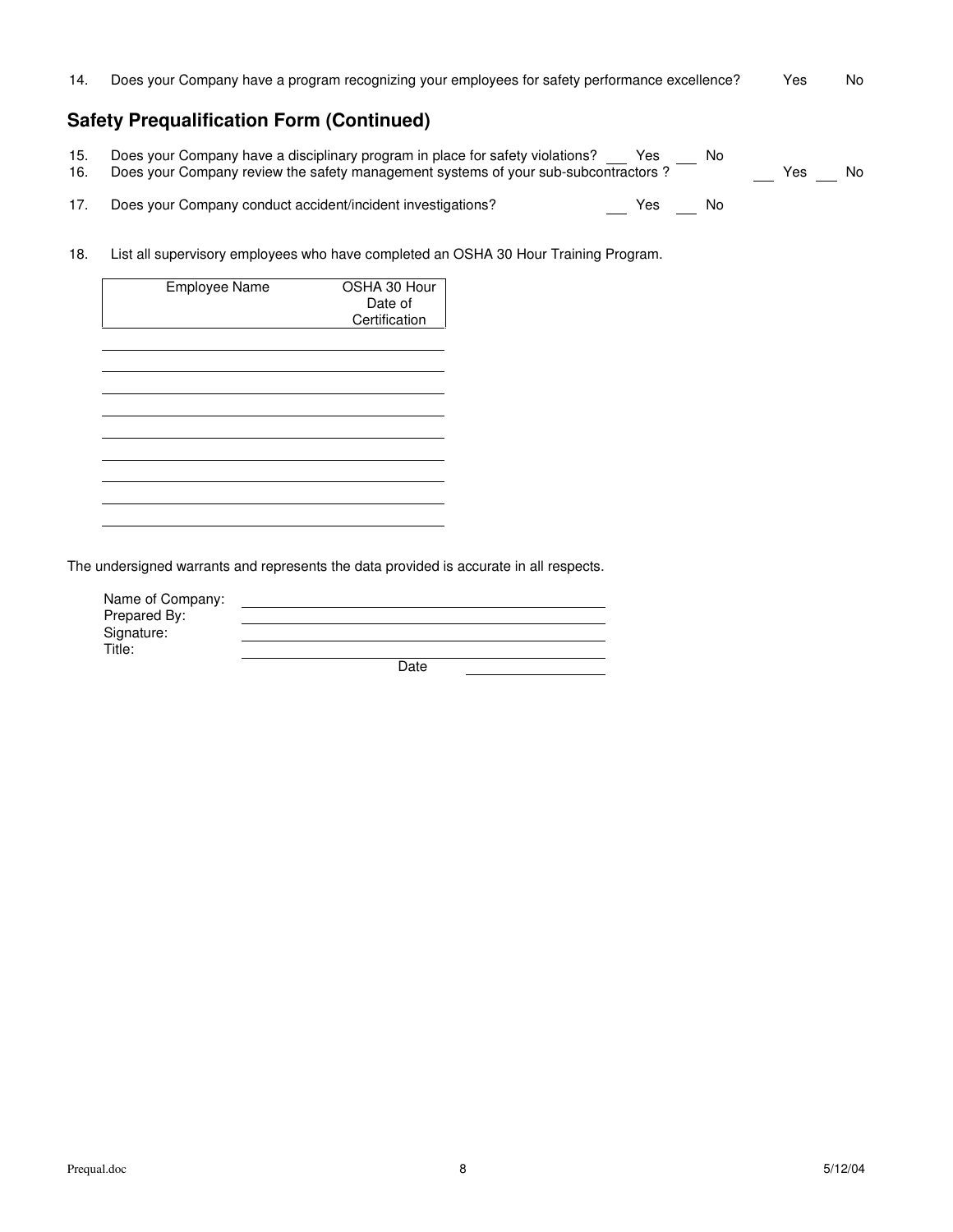# **Exhibit B TURNER CONSTRUCTION COMPANY Subcontractor Prequalification Insurance Questionnaire**

|    | Contact:<br>Phone:                                    |               |                                                                                                                                                                                                                                |                            |               |                    |
|----|-------------------------------------------------------|---------------|--------------------------------------------------------------------------------------------------------------------------------------------------------------------------------------------------------------------------------|----------------------------|---------------|--------------------|
|    |                                                       |               |                                                                                                                                                                                                                                |                            |               |                    |
|    | <b>Commercial General Liability</b>                   |               |                                                                                                                                                                                                                                |                            |               |                    |
|    | Insurance Carrier:                                    |               |                                                                                                                                                                                                                                |                            |               |                    |
| 1. | Policy Form                                           | Policy Number |                                                                                                                                                                                                                                | Policy Period              |               | Occurrence Based   |
|    |                                                       |               | From                                                                                                                                                                                                                           | to                         |               | Claims Made        |
| 2. | Any exclusion from Standard CGL Policy? (Y/N)         |               |                                                                                                                                                                                                                                |                            |               |                    |
| 3. | Limits:                                               | Current       |                                                                                                                                                                                                                                |                            |               | Max Obtainable     |
|    | General Aggregate                                     | \$            |                                                                                                                                                                                                                                |                            | \$            |                    |
|    | Products-Comp/Op Agg.                                 | \$            |                                                                                                                                                                                                                                |                            | \$            |                    |
|    | Personal/Adv. Injury                                  | \$            |                                                                                                                                                                                                                                |                            | \$            |                    |
|    | Each Occurrence                                       | \$            |                                                                                                                                                                                                                                |                            | \$            |                    |
|    | Fire Damage (any one fire)                            | \$            |                                                                                                                                                                                                                                |                            | $\frac{1}{2}$ |                    |
|    | Med. Exp (any one person)                             | \$            |                                                                                                                                                                                                                                |                            | \$            |                    |
| 4. | Deductible:<br>\$                                     |               |                                                                                                                                                                                                                                |                            |               |                    |
| 5. | Per Project limits                                    | Yes           | No control to the North State of the North State of the North State of the North State of the North State of the North State of the North State of the North State of the North State of the North State of the North State of |                            |               |                    |
|    | <b>Excess Liability</b>                               |               |                                                                                                                                                                                                                                |                            |               |                    |
|    | Insurance Carrier:                                    |               |                                                                                                                                                                                                                                |                            |               |                    |
| 1. | Policy Form                                           | Policy Number |                                                                                                                                                                                                                                | Policy Period              |               | Occurrence Based   |
|    |                                                       |               | From                                                                                                                                                                                                                           | To                         |               | <b>Claims Made</b> |
|    |                                                       |               |                                                                                                                                                                                                                                |                            |               |                    |
| 2. | Umbrella                                              |               |                                                                                                                                                                                                                                |                            |               |                    |
| Or | Excess:                                               |               |                                                                                                                                                                                                                                |                            |               |                    |
|    |                                                       |               |                                                                                                                                                                                                                                |                            |               | Max Obtainable     |
| 3. | Each Occurrence                                       | \$            | Current                                                                                                                                                                                                                        |                            | \$            |                    |
| 4. | Aggregate:                                            | \$            |                                                                                                                                                                                                                                |                            | \$            |                    |
|    | <b>Worker's Compensation and Employer's Liability</b> |               |                                                                                                                                                                                                                                |                            |               |                    |
|    | Insurance Carrier:                                    |               |                                                                                                                                                                                                                                |                            |               |                    |
| 1. | Policy Form                                           | Policy Number | From                                                                                                                                                                                                                           | <b>Policy Period</b><br>To |               |                    |
| 2. | Limits                                                | \$            |                                                                                                                                                                                                                                |                            |               |                    |